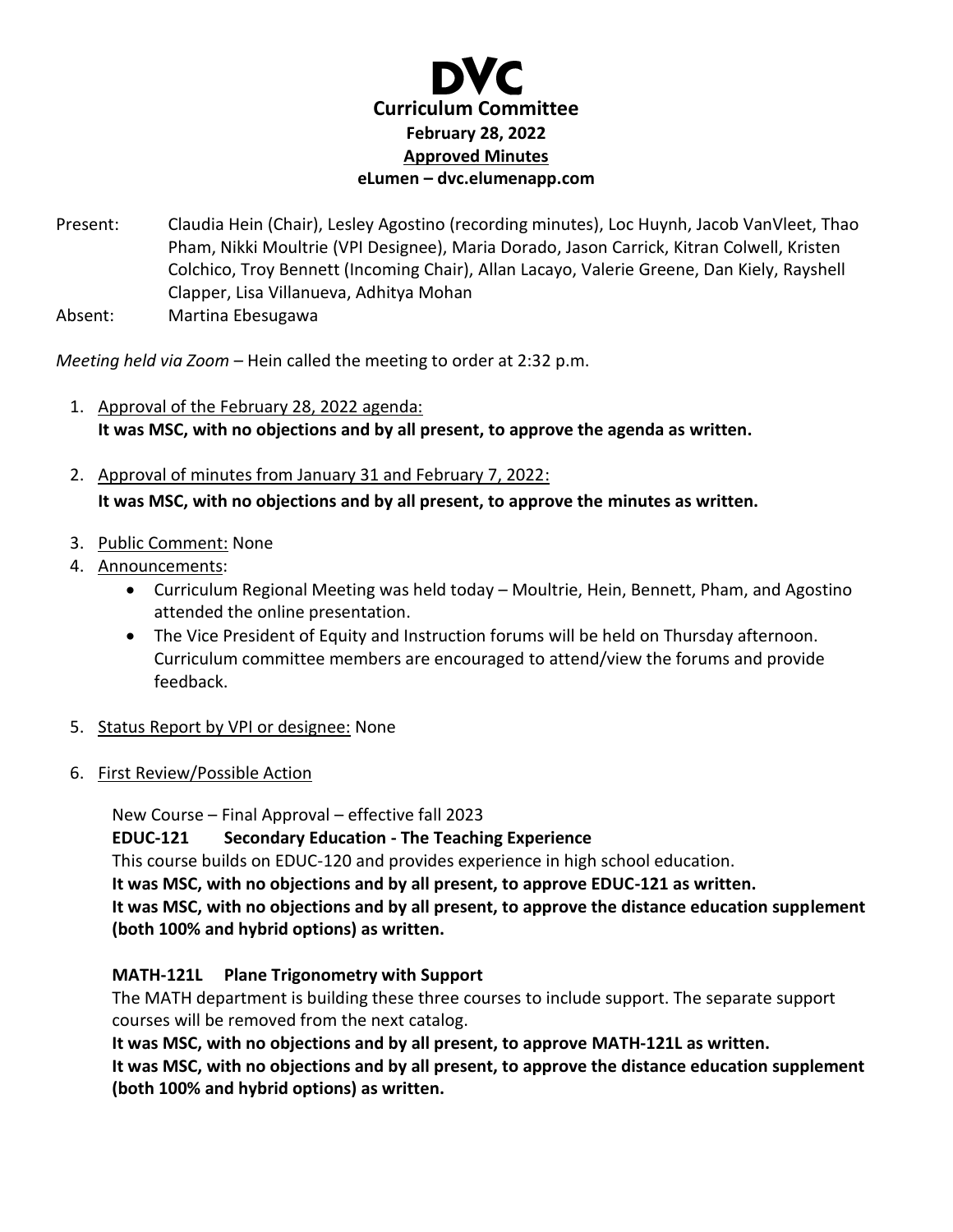**Curriculum Committee February 28, 2022 Approved Minutes eLumen – dvc.elumenapp.com**

**It was MSC, with no objections and by all present, to approve the prerequisite of Placement into MATH-121 or MATH-121L or MATH-021; or MATH 119; or MATH-119SP; or intermediate algebra or equivalent as written.**

**MATH-135L College Algebra with Support**

**It was MSC, with no objections and by all present, to approve MATH-135L as written. It was MSC, with no objections and by all present, to approve the distance education supplement (both 100% and hybrid options) as written.** 

**It was MSC, with no objections and by all present, to approve the prerequisite Placement into MATH-135 MATH-135L or MATH-035; or MATH-119; or MATH-119SP; or intermediate algebra or equivalent as written.** 

### **MATH-142L Elementary Statistics with Probability and Support**

**It was MSC, with no objections and by all present, to approve MATH-135L as written. It was MSC, with no objections and by all present, to approve the distance education supplement (both 100% and hybrid options) as written.** 

**It was MSC, with no objections and by all present, to approve the prerequisite Placement into MATH-142 or MATH-142L or MATH-042; or MATH 119; or MATH-119SP; or intermediate algebra or equivalent as written.**

New Experimental Courses – effective date varies

# **ARTDM-150SM Introduction to Sequential Digital Media**

Joann Denning introduced ARTDM-150SM as a summer academy for high school students. This course will be created into a permanent course this year.

**It was MSC, with no objections and by all present, to approve ARTDM-150SM as written.** 

# **HSCI-150HC Exploring Basic Healthcare Skills and Careers**

Colchico presented HSCI-150HC as a condensed version of HSCI/PH-100 to be offered as a one-unit academy experience at both DVC and SRC.

**It was MSC, with no objections and by all present, to approve HSCI-150HC as written.** 

# **PH-150A Peer Health Educators**

Colchico introduced PH-150A as a experimental for fall 2022. The department is working on creating this course to pair with a work experience type course in the spring of 2023.

**It was MSC, with no objections and by all present, to approve PH-150A as written.** 

Change/Corrections to Prerequisites – fall 2022

*Add ENGL-122 as prerequisite, remove Elig for ENGL-122 prerequisite*

- **ENGL-222 Multi-Genre Creative Writing**
- **ENGL-223 Short Story Writing**
- **ENGL-224 Poetry Writing**
- **ENGL-225 Creative Nonfiction Writing**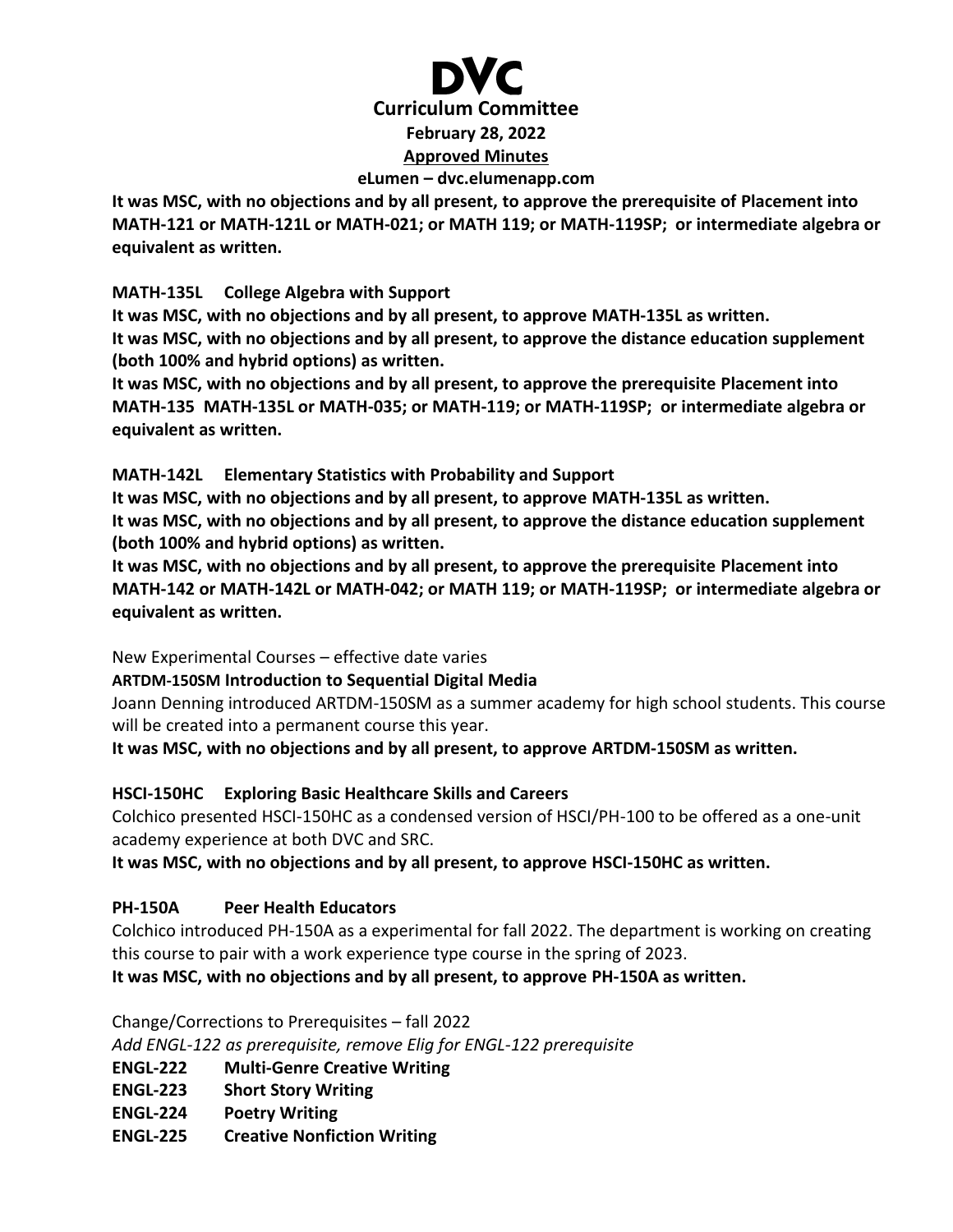

*Change from ENGL-122 as a recommendation to a prerequisite* **ENGL-272 Survey of Early World Literature It was MSC, with no objections and by all present, to approve the addition of ENGL-122 as a prerequisite for ENGL-272 as written.**

7. Discussion Item/Possible Action

Spring 2022 CE Prereq Justification – BUSAC, CULN, DENHY, IDSGN, KINES Agostino commented that the SP22 CE prereq justification emails will be sent out to Curriculum Committee members and department chairs this week. Instructions will be attached.

Exit and Target Skills Training/Discussion

Hein presented a training on matching exit and target skills for pre/co-requisites and advisories. There are three types of requisites: sequential, non-course advisory, and non-sequential. The training document is attached and will also be posted on the curriculum committee website.

Hein adjourned the meeting at 3:45 p.m.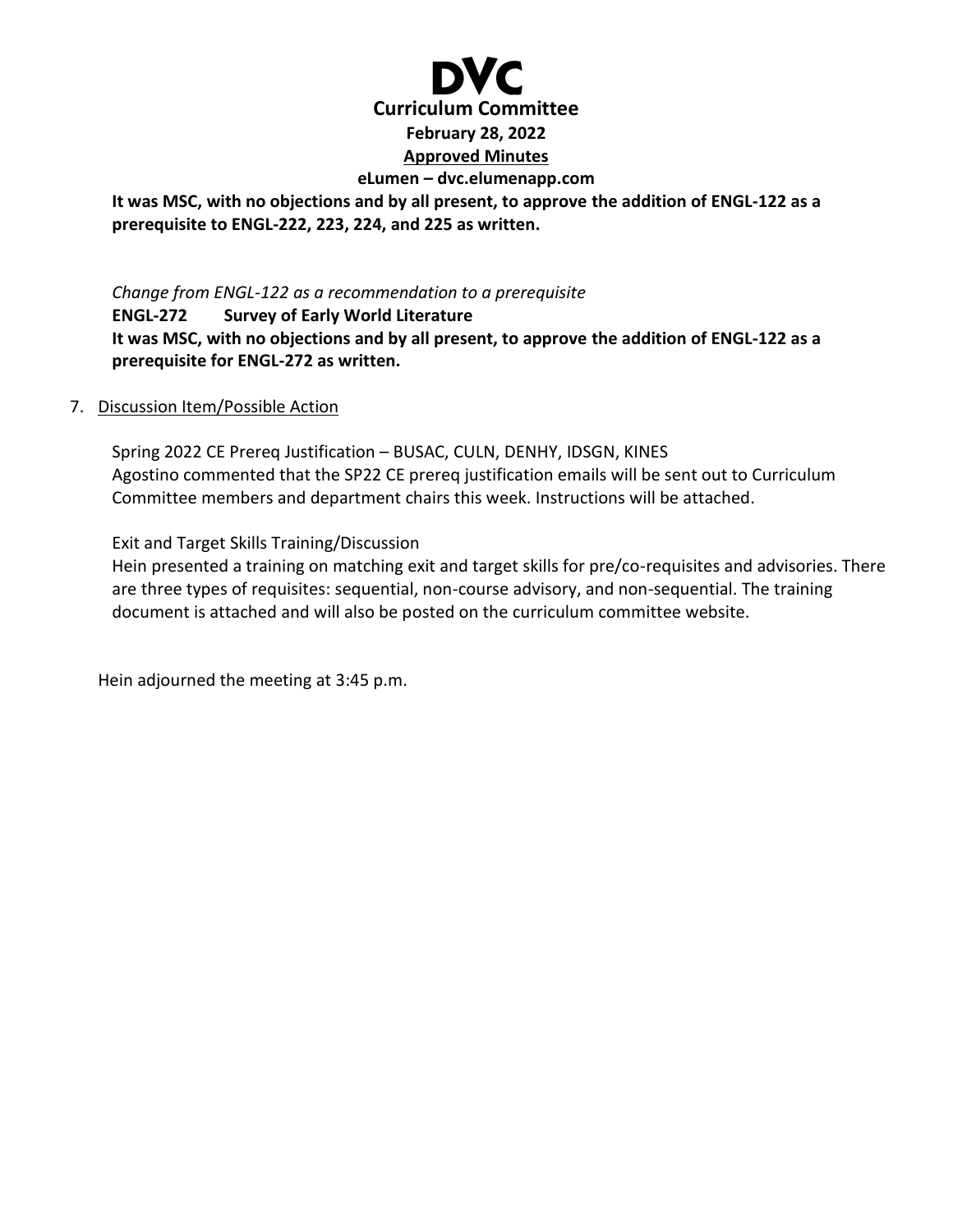

#### **Justification of Advisory/Prerequisite using Exit/Target Skills Chart**

For all courses with requisites or advisories, we "must document the requisite skills which have been established through content review in a separate section of the course outline. The primary goal of identifying requisites and providing advisories is to facilitate student success. A content review process should document that connection by showing how the skills achieved in the requisite course are fundamental to success for most students taking the receiving course. The writing style of the prerequisite skills section is the same as that for the objectives." "In its simplest form, a content review consists of comparing the entry skills list with the objectives of one or more courses to identify courses that would be appropriate requisites. This list of entry skills is also very useful in determining articulation pathways for students coming from other institutions or life experiences."

#### ASCCC paper, *The Course Outline of Record: A Curriculum Reference Guide Revisited* (2017).

Prerequisites and advisories let students know that there are certain skills that they will need to be successful in the courses. We are required to "justify" the prerequisite or advisory by making it clear in the Course Outline of Record how a student will use those previously acquired skills. Student Learning Outcomes, Assignments, and Evaluation Samples are all possible indicators of how students will use required previously acquired knowledge and skills to be successful.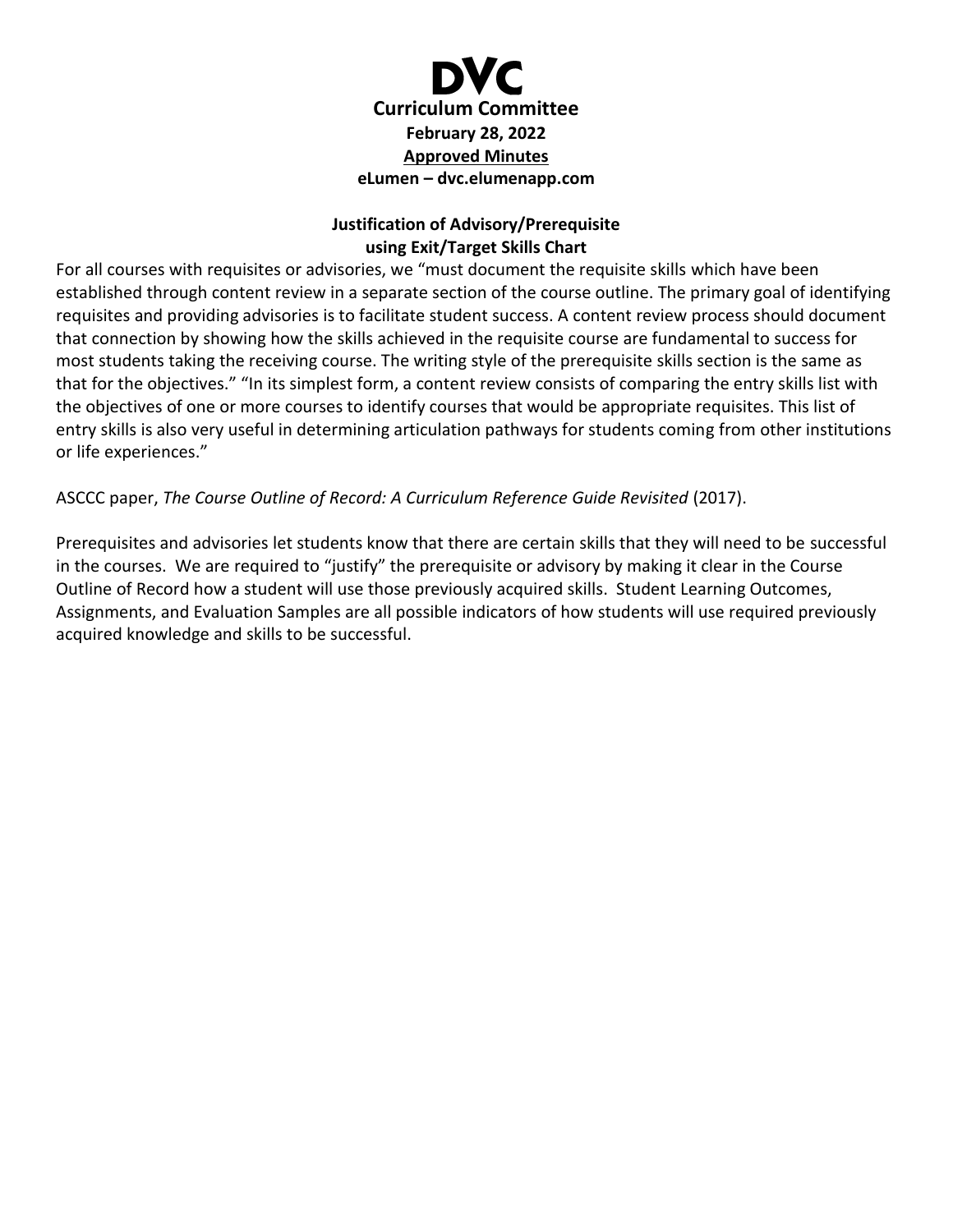**Curriculum Committee February 28, 2022 Approved Minutes eLumen – dvc.elumenapp.com**

# **Type 1: Sequential prerequisites/advisories within the same/similar Subject Code**

Exit Skills = select three different SLOs from the course that is the prerequisite or advisory and match to Target Skills = three SLOs in the course outline that you are revising/developing.

*Note: You will be entering only the items that are underlined, the other parts are either already part of the chart or shown here as a reference to where the items can be found.*

| Exit Skills                           | <b>Target Skills</b>                       |
|---------------------------------------|--------------------------------------------|
| If the student achieves this SLO from | They will be able to do this SLO from this |
| prerequisite/advised course           | course being revised/developed.            |
| SLO from prerequisite/advised course  | SLO from course being revised/developed.   |
| SLO from prerequisite/advised course  | SLO from course being revised/developed.   |
| SLO from prerequisite/advised course  | SLO from course being revised/developed.   |

Example: GEOG-125

Advisory = GEOG-124 or equivalent

| <b>Exit Skills (from GEOG-124)</b>                                                                                 | <b>Target Skills (for GEOG-125)</b>                                                                                                                                                                  |
|--------------------------------------------------------------------------------------------------------------------|------------------------------------------------------------------------------------------------------------------------------------------------------------------------------------------------------|
| Students will be able to:                                                                                          | Students will be able to:                                                                                                                                                                            |
| Explain the fundamental spatial concepts<br>of location, space, direction, route, and<br>time. (SLO from GEOG-124) | Demonstrate usage of spatial information in terms of 'what',<br>'where', and 'why' with the help of GIS. (SLO from GEOG-125)                                                                         |
| Interpret spatial associations and<br>patterns. (SLO from GEOG-124)                                                | Demonstrate the use of GIS techniques in more complex regional-<br>spatial analyses such as environmental impact assessment, regional-<br>city planning and resource management. (SLO from GEOG-125) |
| Summarize and evaluate the different<br>applications of mobile mapping. (SLO<br>from GEOG-124)                     | Present spatial information, spatial data and spatial relations in<br>digital forms as maps, and graphs. (SLO from GEOG-125)                                                                         |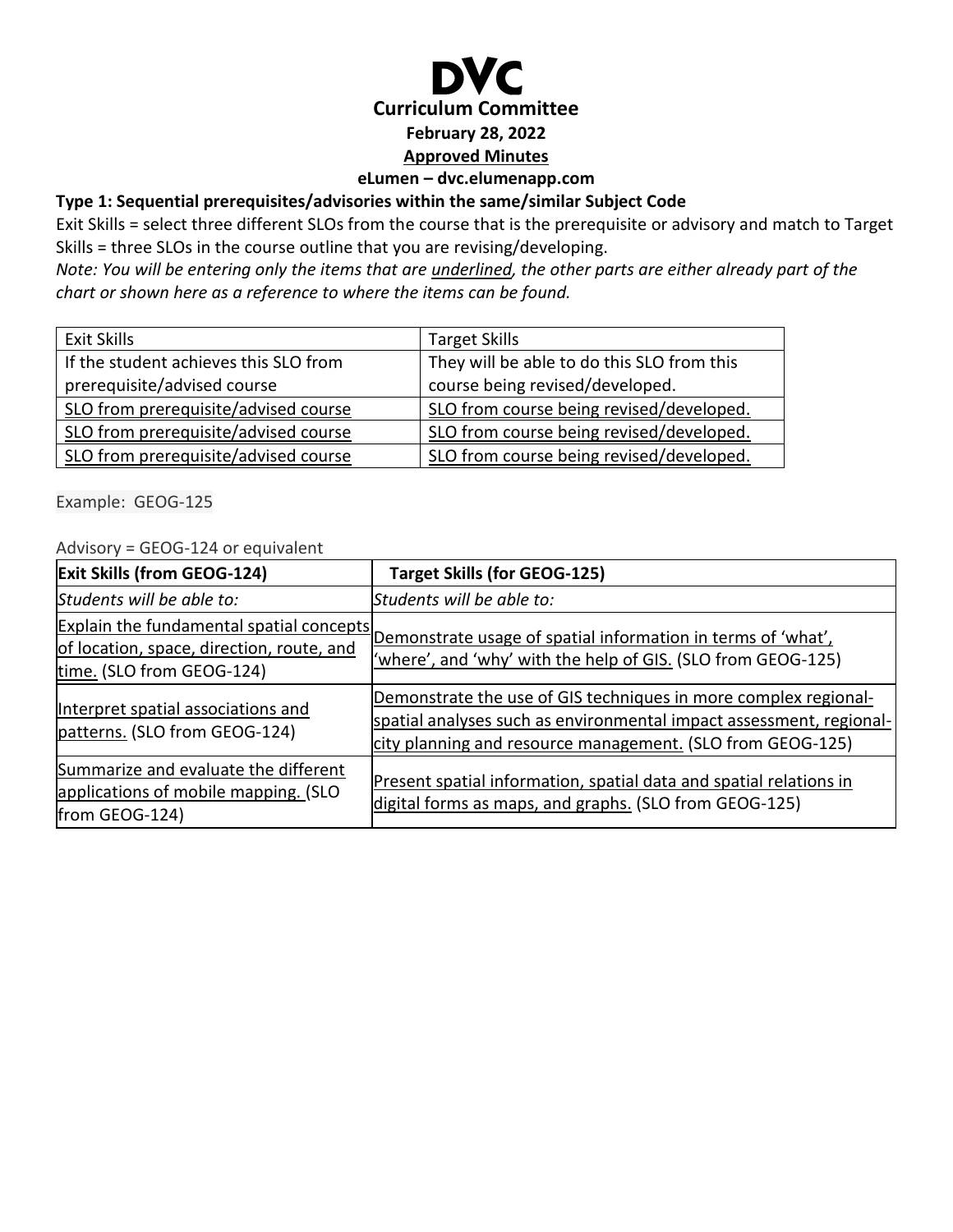# **Curriculum Committee February 28, 2022 Approved Minutes eLumen – dvc.elumenapp.com**

#### **Type 2: Non-Course Advisory: "College-level reading and writing are expected" (formally known as "Eligibility for ENGL-122")**

1. Exit Skills = select three different SLOs from ENGL-117

2. Match to the ENGL-117 SLOs to Target Skills. Target skills are Sample Assignments and/or Methods of Evaluation examples in the course outline that you are revising/developing (copy and paste the examples themselves – do not create new assignments or examples).

*Note: You will be entering only the items that are underlined, the other parts are either already part of the chart or shown here as a reference to where the items can be found.*

| Exit Skills                                 | <b>Target Skills</b>                             |
|---------------------------------------------|--------------------------------------------------|
| If the student achieves this SLO from ENGL- | They will be able to do this assignment in the   |
| 117                                         | course being revised/developed                   |
| SLO from ENGL-117                           | Assignment/Evaluation Example from course        |
|                                             | outline being revised/developed                  |
| SLO from ENGL-117                           | <b>Assignment/Evaluation Example from course</b> |
|                                             | outline being revised/developed                  |
| SLO from ENGL-117                           | Assignment/Evaluation Example from course        |
|                                             | outline being revised/developed                  |

Example: ASTRO-120 Advisory: College-level reading and writing are expected.

| <b>Exit Skills</b>                                                                                                                                                          | <b>Target Skills</b>                                                                                                                                                                                                                                                                                                                                                                                                                                                                                                      |
|-----------------------------------------------------------------------------------------------------------------------------------------------------------------------------|---------------------------------------------------------------------------------------------------------------------------------------------------------------------------------------------------------------------------------------------------------------------------------------------------------------------------------------------------------------------------------------------------------------------------------------------------------------------------------------------------------------------------|
| Students will be able to:                                                                                                                                                   | Students will be able to:                                                                                                                                                                                                                                                                                                                                                                                                                                                                                                 |
| Comprehend and recall college-level<br>readings. (SLO from ENGL-117)                                                                                                        | Read the chapter on the electromagnetic spectrum. Become familiar                                                                                                                                                                                                                                                                                                                                                                                                                                                         |
|                                                                                                                                                                             | with the main parts of the electromagnetic spectrum. Be able to                                                                                                                                                                                                                                                                                                                                                                                                                                                           |
|                                                                                                                                                                             | explain Kirchhoff's laws and the types of spectra, how atomic                                                                                                                                                                                                                                                                                                                                                                                                                                                             |
|                                                                                                                                                                             | structure affects spectra, and how electronic transitions within the                                                                                                                                                                                                                                                                                                                                                                                                                                                      |
|                                                                                                                                                                             | atom both absorb and emit photons. (Assignment from ASTRO-120)                                                                                                                                                                                                                                                                                                                                                                                                                                                            |
| Write well-structured essays that have<br>a focused thesis and developed and<br>well-supported paragraphs with<br>appropriate transitional elements. (SLO<br>from ENGL-117) | In a three-page paper, compare and contrast the evolution of a 1-solar<br>mass star with a 5-solar mass star. (Assignment from ASTRO-120)                                                                                                                                                                                                                                                                                                                                                                                 |
| Use reading strategies to read and<br>comprehend college-level texts. (SLO<br>from ENGL-117)                                                                                | Read the chapter on the Sun. Be able to discuss the main<br>characteristics (size, mass, and distance) of the Sun and how they<br>were determined. Become familiar with the three main layers of the<br>solar atmosphere and be able to explain how their temperatures were<br>obtained. Explain how the Sun produces energy and how properties of<br>the solar interior are deduced. Become familiar with the various<br>methods of energy transport within the Sun and where they occur.<br>(Assignment from ASTRO-120) |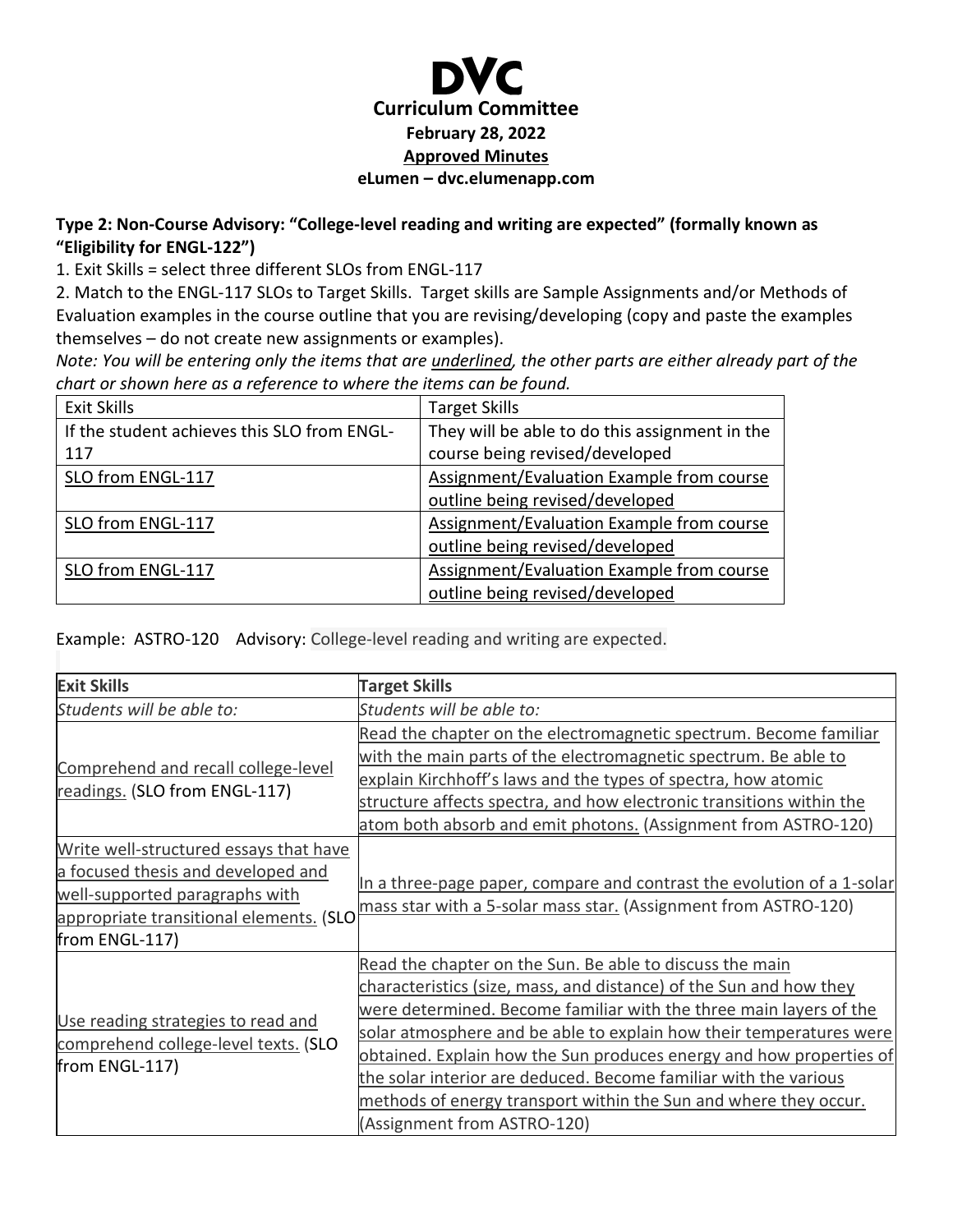

#### **Type 3: Non-sequential prerequisites/advisories (example MATH for other subject codes**

Priority would be to use the SLOs in the chart! However sometimes the prerequisite or advisory course SLOs are needed for student success in the course being revised/developed because these outcomes contain "tools" used for assignments in the revised/developed course. Often these prerequisites/advisories are required for articulation purposes. In these cases, examples of assignments/evaluation can also be used. You may need to "mix and match" SLOs from the prerequisite or advisory course with SLOs **and/or** assignment/evaluation examples in the course outline that you are revising. The requirement is to justify the prerequisite or advisory.

*Note: You will be entering only the items that are underlined, the other items are either already part of the chart or shown here as a reference to where the items can be found.*

| <b>Exit Skills</b>                    | <b>Target Skills</b>                      |
|---------------------------------------|-------------------------------------------|
| If the student achieves this SLO from | They will be able to do this SLO or       |
| prerequisite/advised course           | assignment from this course being revised |
| SLO from prerequisite/advised course  | SLO or assignment from course being       |
|                                       | revised/developed                         |
| SLO from prerequisite/advised course  | SLO or assignment from course being       |
|                                       | revised/developed                         |
| SLO from prerequisite/advised course  | SLO or assignment from course being       |
|                                       | revised/developed                         |

Example = ASTRO-110 Advisory: MATH-085 or equivalent

| <b>Exit Skills</b>                                                                                                                  | <b>Target Skills</b>                                                                                                                                                                                                                                                                                                                                                                                  |
|-------------------------------------------------------------------------------------------------------------------------------------|-------------------------------------------------------------------------------------------------------------------------------------------------------------------------------------------------------------------------------------------------------------------------------------------------------------------------------------------------------------------------------------------------------|
| Students will be able to:                                                                                                           | Students will be able to:                                                                                                                                                                                                                                                                                                                                                                             |
| Apply the fundamental<br>principles of algebra to the<br>manipulation of algebraic<br>expressions. (SLO from MATH-<br>$ 085\rangle$ | Find the range of declinations that is circumpolar as viewed by an observer<br>at latitude 34 degrees N. Assess which constellations would be visible to<br>such an observer. (Assignment from ASTRO-110)                                                                                                                                                                                             |
| Graph linear equations on a<br>coordinate graph. (SLO from<br><b>MATH-085)</b>                                                      | Use mathematical or graphical information to form conclusions. (SLO from<br>ASTRO-110)                                                                                                                                                                                                                                                                                                                |
| Write algebraic expressions and<br>equations for situations given in<br>word problems. (SLO from<br><b>MATH-085)</b>                | 1. Plot the position of the Moon on a star chart provided. As you plot, draw<br>the Moon to scale, show the proper phase, and record the date and time of<br>each observation. Make observations over several weeks. 2. Find the length,<br>width, or height of the objects in the list using your textbook or the internet.<br>Record the measurements and then convert them to meters and plot them |